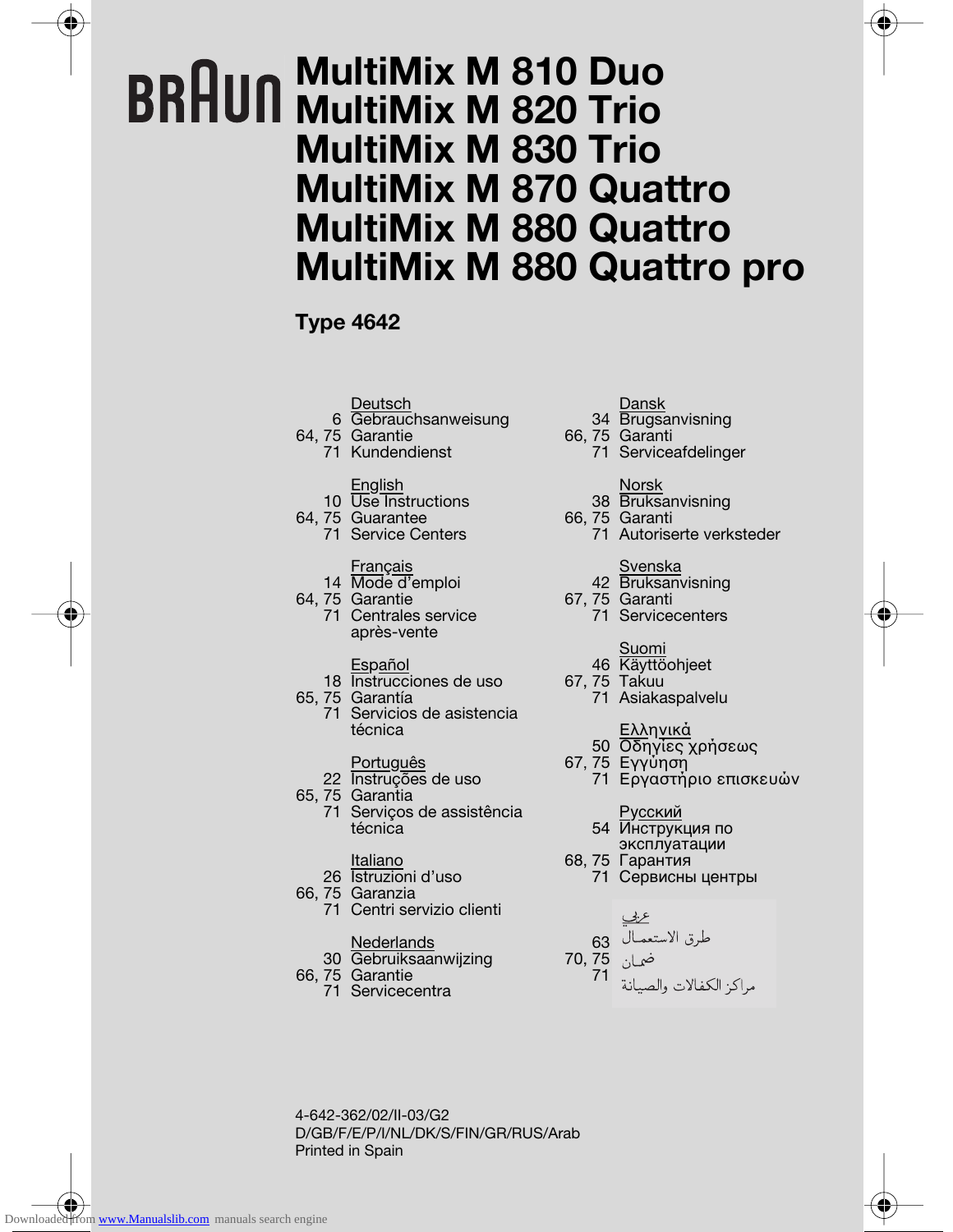# **Braun Infoline**

- **D**) Haben Sie Fragen zu diesem Produkt?
- A) Rufen Sie an (gebührenfrei): **00 800 27 28 64 63 00 800 BRAUNINFOLINE**
- **08 44 88 40 10 CH**
- **E**) Servicio al consumidor para España: **9 01-11 61 84**
- **P**) Serviço ao Consumidor para Portugal: **808 20 00 33**
- **I** ) Servizio consumatori: **(02) 6 67 86 23**
- **NL**) Heeft u vragen over dit produkt? Bel Braun Consumenten-infolijn: **(070) 4 13 16 58**
- **B**) Vous avez des questions sur ce produit? Appelez Braun Belgique **(02) 711 92 11**
- $\left(\textsf{DK}\right)$  Har du spørgsmål om produktet? Så ring **70 15 00 13**
- **N**) Spørsmål om dette produktet? Ring **88 02 55 03**
- Frågor om apparaten? Ring Kundservice **S 020 - 21 33 21**
- Onko Sinulla kysyttävää tuotteesta? Soita **FIN 0203 77877**
- **TR**)Müşteri Hizmetleri Merkezi: **0212 - 473 75 85**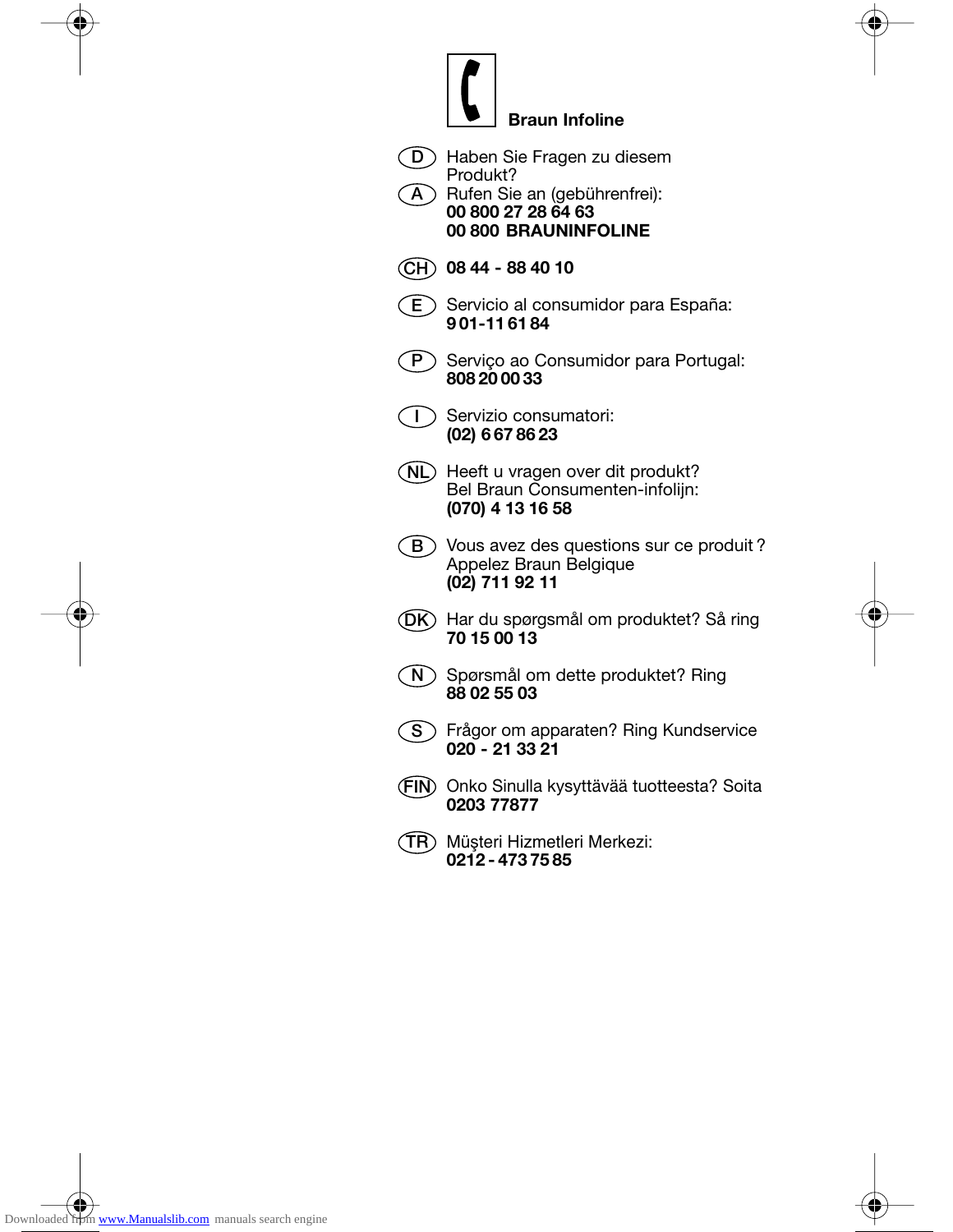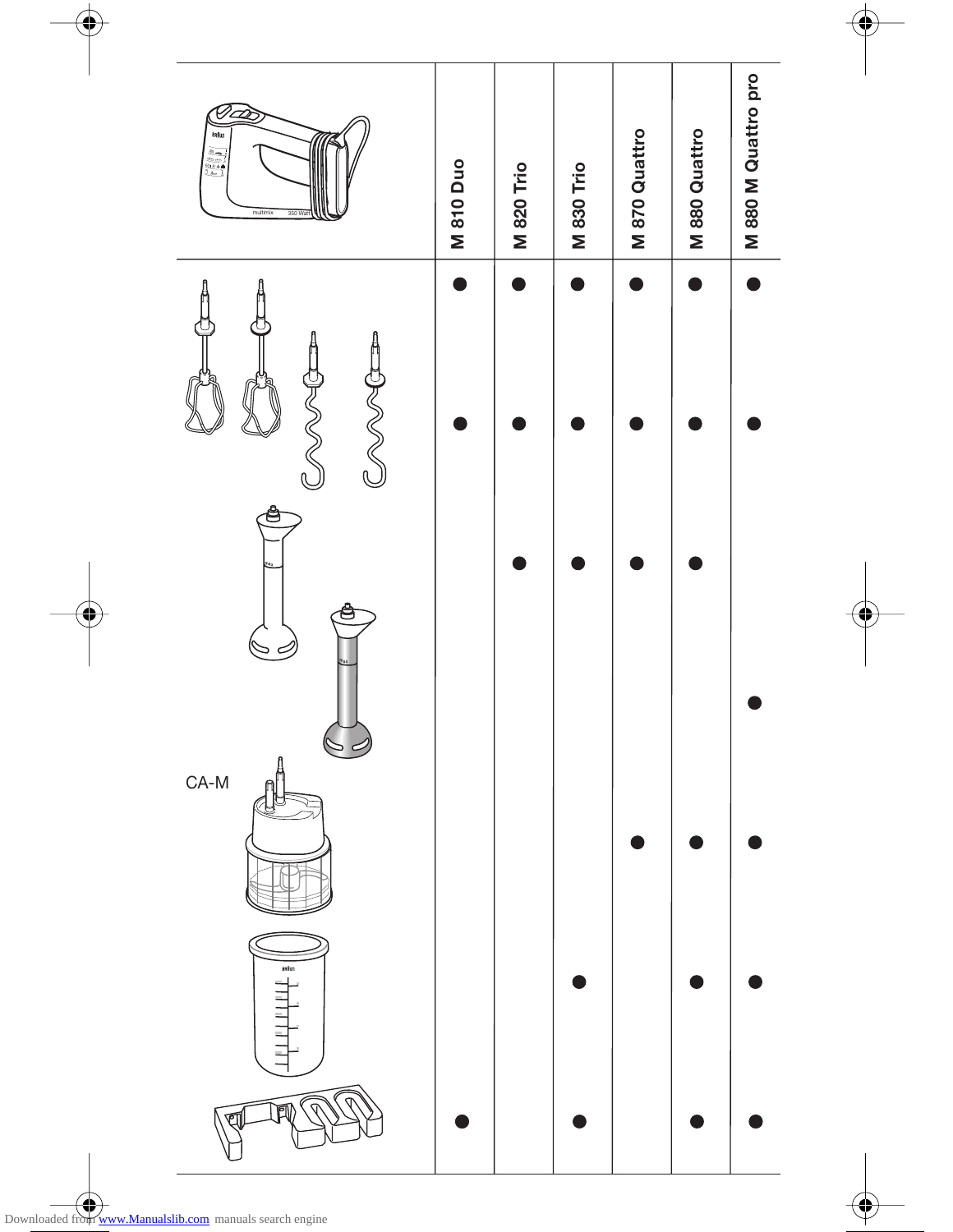

Downloaded from [www.Manualslib.com](http://www.manualslib.com/) manuals search engine

♦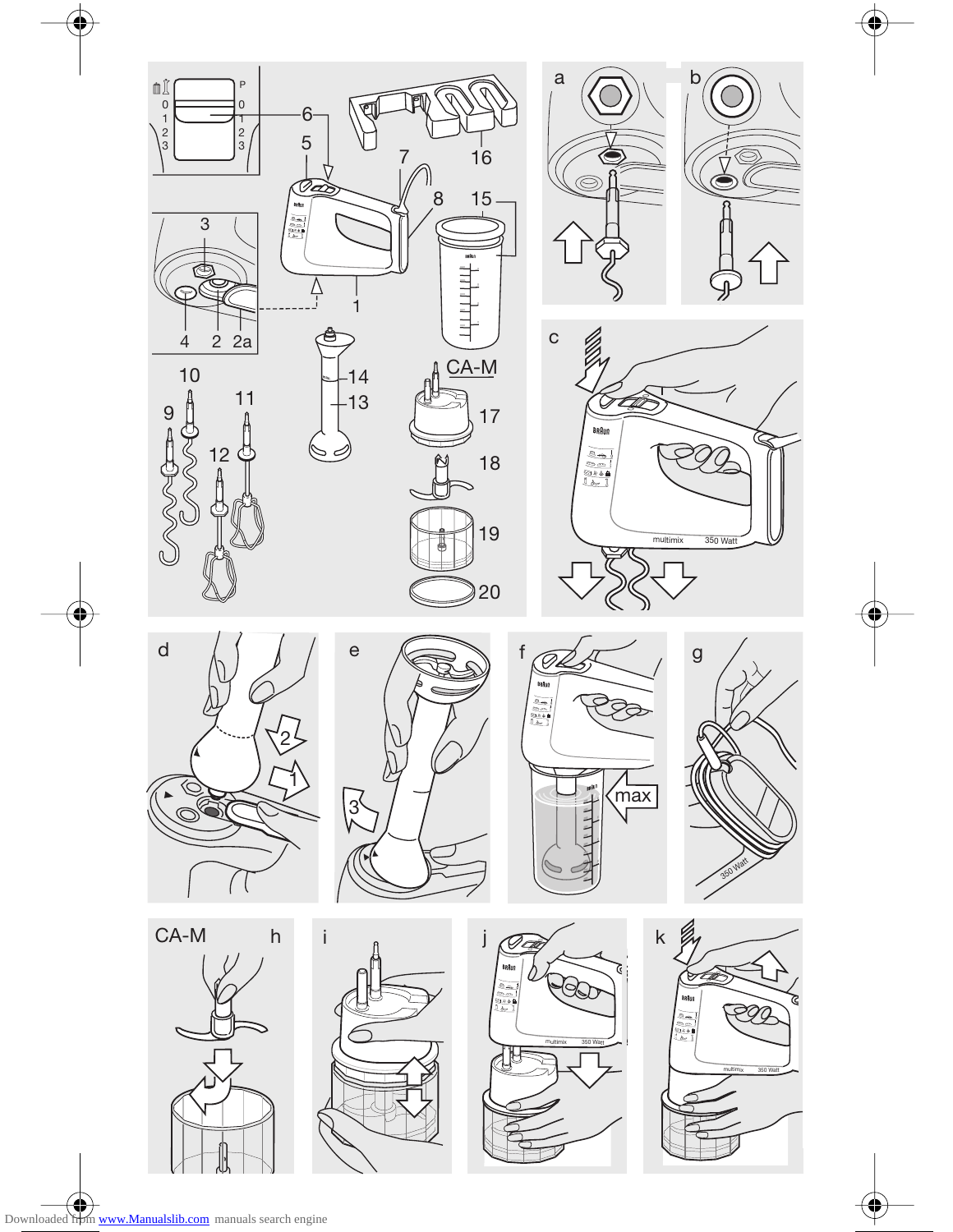# **English**

Our products are engineered to meet the highest standards of quality, functionality and design. We hope you thoroughly enjoy your new Braun appliance.

#### **Caution**

#### **Read all instructions carefully before using this product.**

- This appliance was constructed to process normal household quantities.
- Please remember to keep your Bran handmixer out of the reach of children.
- Before operating, check whether your voltage corresponds to the voltage printed on the top of the unit.
- Keep hands, hair, clothing, as well as spatulas and other utensils away from whisks and dough hooks during operation to prevent personal injury. Do not contact moving parts during operation.
- Only with the models M 870, M 880 and M 880 M: The blade inserts are very sharp! Do not reach into or underneath the blades.
- Braun electric appliances meet applicable safety standards.
- This appliance can only be opened by an authorised Braun Service Centre for repairs.
- The cord of this appliance may only be replaced by an authorised Braun Service Centre since special tools are required.
- Faulty, unqualified repair work may cause accidents or injury to the user.

#### **Description**

All models:

- 1 Motor part
- 2 Opening for the handblender attachment <sup>13</sup>
- <sup>2</sup> Cover for the opening 2
- 3 Opening marked with a hexagon
- 4 Opening marked with a circle
- $\circled{5}$  Ejection key for the dough hooks  $\circled{9}/\circled{0}$ , the whisks  $\omega/2$  and the chopper attachment CA-M
- 6 Switch
- $\oslash$  Locking flap-up spout for winding up the cord around the motor part (g)
- 8 Anti-skid base ring
- 9 Dough hook with hexagonal plate
- **10 Dough hook with round plate**
- $<sup>1</sup>$  Whisk with round plate</sup>
- **2** Whisk with hexagonal plate

#### With the models M 820, M 830, M 870, M 880 and M 880 M only:

**13 Handblender attachment** 

n Mark for maximum immersion of the handblender attachment ® (on plastic shaft model only)

#### With the models M 830, M 880 and M 880 M only:

**6** Mixing/measuring beaker with air-tight lid (to be used only with the handblender attachment ®)

#### With the models M 810, M 830, M 880 and M 880 M only:

**16** Wall holder

#### With the models M 870, M 880 and M 880 M only:

Chopper attachment CA-M  $\textcircled{r}$ – $\textcircled{r}$ 

- $\circledR$  Upper part
- <sup>18</sup> Blade insert
- $\circledR$  Chopper bowl with model identification on the bowl (CA)
- $@$  Anti-skid double function base/lid

Notice: All models can be extended by the handblender attachment  $\circledcirc$  and the chopper attachment CA-M  $\textcircled{r}$ – $\textcircled{a}$  and HC-M (without illustration), if these attachments are not standard with your model.

#### **Specifications**

Voltage/wattage: see type plate on the motor part  $\Phi$ .

Maximum operating time: with the dough hooks 5 minutes<br>with the whisks 15 minutes with the whisks

#### Automatic shut-off

If the appliance is overloaded, e.g. if the motor is blocked, the motor part may be automatically switched off. If this is the case, light vibrations may be observed. The inserts stop rotating or rotate only very slowly. Turn the switch off, so that the motor can cool off. After a cooling off period of at least 10 minutes it can be switched on again.

#### **Switch** 6

- Switch position:
- $P =$  «pulse» (speed corresponds to setting «3»)
- $0 = \text{Off}$
- $1 =$ Low speed
- $2 =$  Medium speed
- $3$  = High speed

10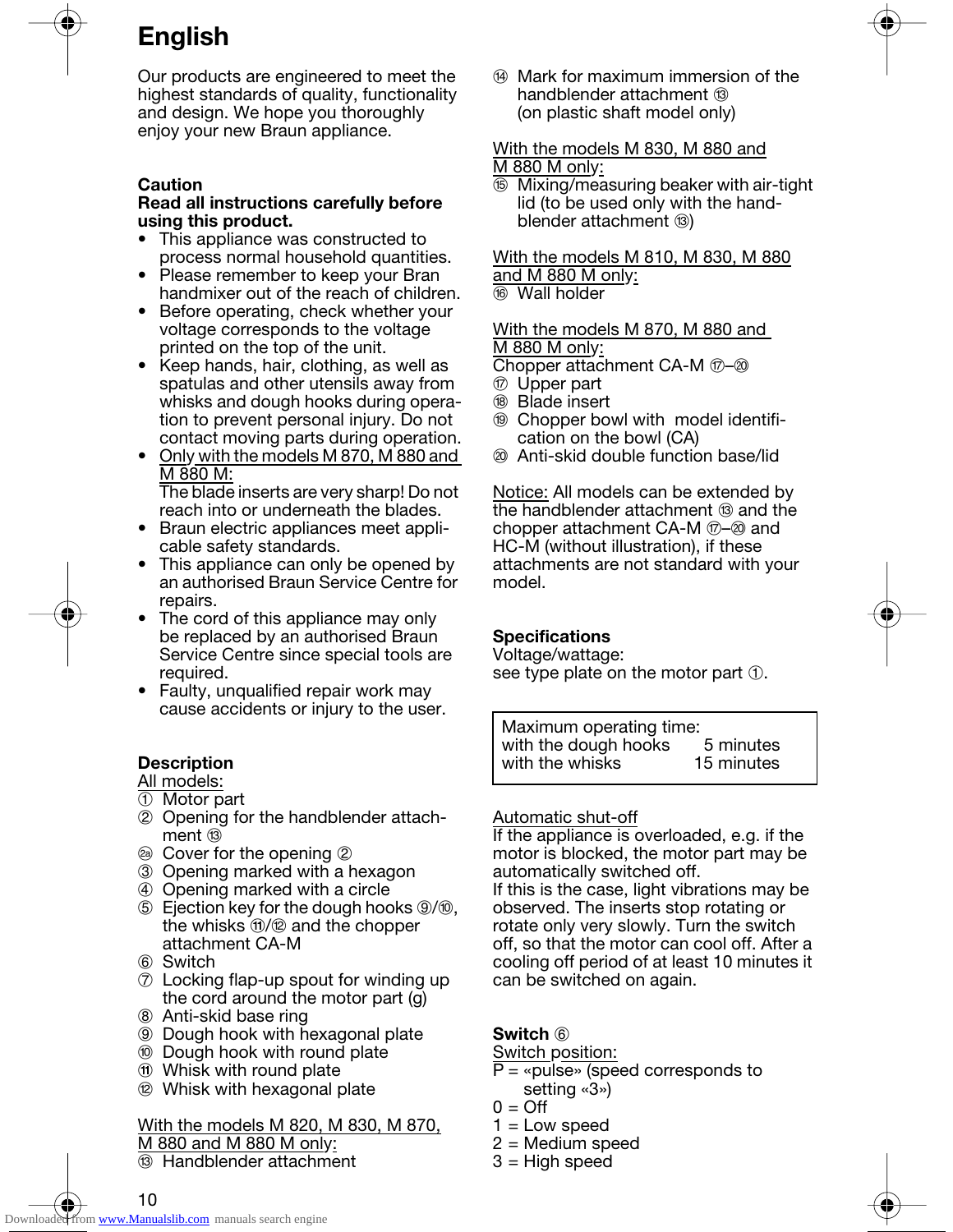#### **Assembling/disassembling**

Important: Always set the switch to position «0» and unplug the appliance before assembling or disassembling the appliance, in order to avoid accidentally switching on the appliance when inserting the two dough hooks or two whisks. For inserting the dough hooks and whisks correctly, see illustrations (a) and (b).

Once inserted, the dough hooks or whisks can only be ejected by pressing the ejection key (c). However, for safety reasons this is only possible when the handmixer is switched off.

#### **How to use the handmixer**

#### **Dough hooks** 9/10

For kneading yeast dough, pasta dough, pastries, as well as for mixing heavy minced meat doughs.

Generally all speed settings may be used. The speed settings are recommended as follows:

#### Switch position 1:

• Mixing (of e.g. nuts and fruits) into heavy doughs.

Switch position 2:

• Kneading of the dough ball and working in of ingredients.

#### Switch position 3:

• Fast mixing of all ingredients.

#### **Whisks**  $\mathbf{f}$ / $\mathbf{f}$

For mixing cake mixtures, sponges and mashed potatoes.

For whipping cream (minimum 100 ml cream), eggwhites (minimum 1 eggwhite), and creamy ingredients.

Generally all speed settings may be used. The speed settings are recommended as follows:

#### Switch position 1:

- For carefully adding whipped eggwhites or other foamy ingredients.
- Adding flour to foamy substances, without flattening them (e.g. sponges).
- Smoothly adding flour, cacao etc. without blowing them around.
- Mashing of boiled potatoes for mashed potatoes.

Switch position 2:

- Initial and final speed when whipping larger quantities of cream.
- Whipping of smaller quantities of cream.
- Adding of liquids to processed goods (little splashing of the liquids, e.g. mashed potatoes).

Switch position 3:

- Whipping of cream eggwhites, sponges and other foamy goods, e.g. desserts.
- Mixing of creamy goods and mixtures.

#### <u>Tips:</u>

- To obtain optimum results when making cake mixtures, etc. all ingredients should have the same temperature. Butter, eggs, etc. should be removed from the refrigerator some time before they are being used.
- Whipped cream has more volume, if the cream is well chilled before being whipped.
- Mashed potatoes will become more creamy, if all ingredients are being used as hot as possible (e.g. potatoes immediately after boiling).

# **Handblender attachment**

(With the models M 820, M 830, M 870, M 880 and M 880 M)

To insert the handblender attachment ® into the motor part, slide back the cover of the opening for the handblender attachment  $\circledcirc$  (d) and insert the handblender attachment into the opening 2 so that the marking on the handblender attachment aligns with the marking on the motor part (e). Then turn the handblender 90° clockwise (e), until it locks. To remove the handblender attachment, turn it 90° anti-clockwise and pull it off.

Important: The handblender attachment may only be immersed to the mark (f).

Model M 880 M with metal shaft is not provided with this mark. Do not immerse more than  $\frac{2}{3}$  of the metal shaft.

The handblender attachment blends and mixes fast and easily. Use it to make sauces, soups, mayonnaise, dietary and baby food.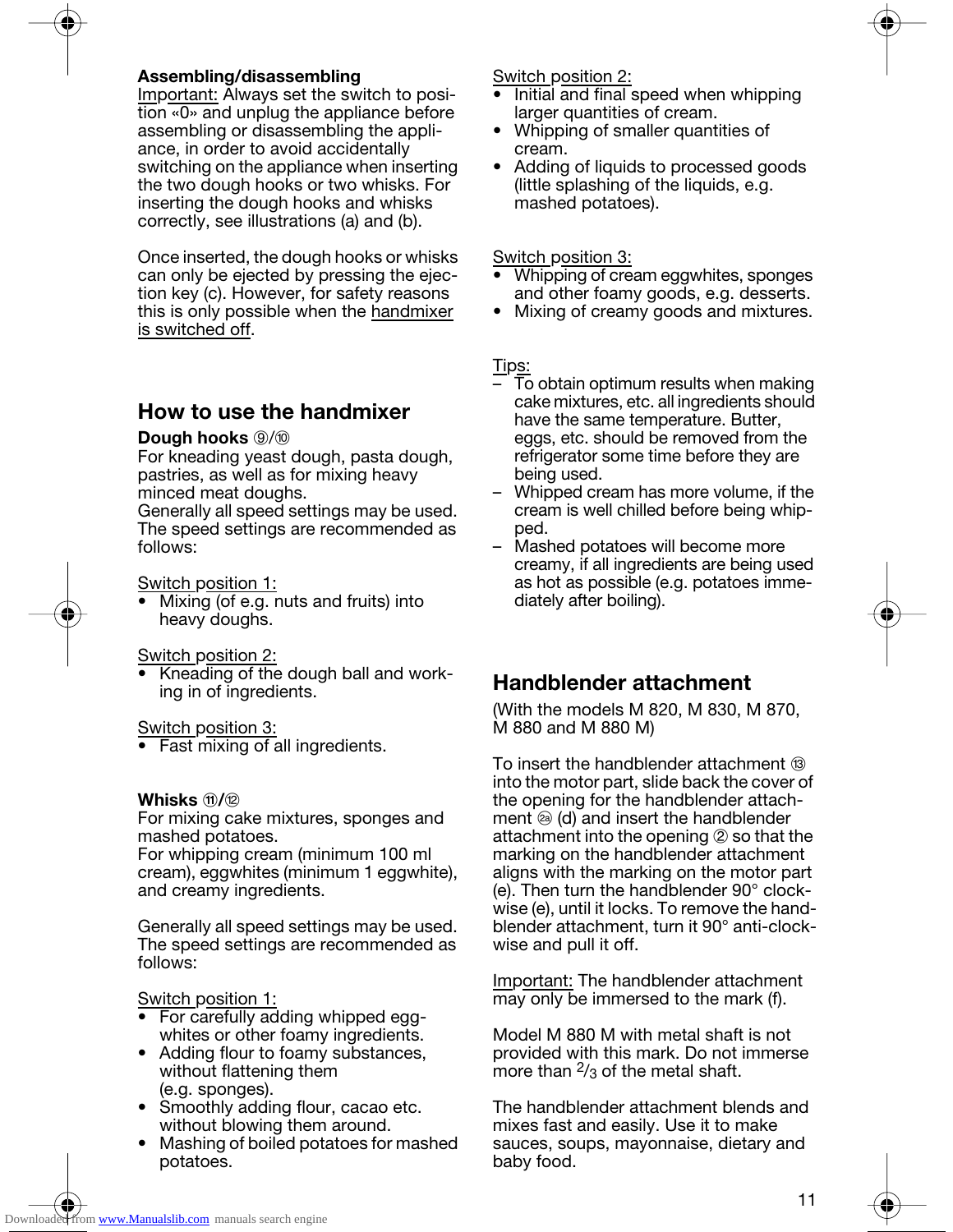Important: The handblender attachment can be operated only in the «pulse» mode (switch position «P» – see section «Switch 6»). When the handblender attachment is inserted into the motor part, the switch positions 1, 2 and 3 do not function for safety reasons.

The handblender attachment can be used in the practical mixing/measuring beaker, but you can operate the Braun handblender attachment just as well in any bowl, pan or other container too.

Should you want to blend directly in the saucepan while cooking, take the pan from the stove first and allow to cool to protect your handblender attachment from overheating. Never use your handblender attachment in very hot or boiling ingredients. To avoid splashing, insert the handblender attachment into the vessel first, and then switch the appliance on. Keep the switch pressed down as long as you operate your handblender attachment. Turn appliance off first by releasing the switch when you are finished.

Important: The mixing/measuring beaker may be used only with the handblender attachment for processing smaller quantities. It should not be used with a whisk. Do not place the mixing/measuring beaker into a microwave oven.

### **Chopper attachment**

(With the models M 870, M 880 and M 880 M only)

Maximum capacity: 250 g of meat

#### **Assembling and operating**

• Pull of the plastic blade cover from the blade insert.

Caution: Blades are sharp! Always hold by the upper plastic part.

- Place the double function base/lid on the bottom of the chopper bowl.
- Place the blade insert on the centre pin of the chopper bowl (h).
- Place the food into the chopper bowl.
- Set the upper part on the chopper bowl (i).
- Safety lock: The chopper will not work if the upper part is not fitted properly.
- Connect the chopper attachment with

the motor part by inserting the two pins on the upper part into the two corresponding openings on the bottom of the motor part, until the upper part locks into place (j).

• Use the «pulse» mode (switch position «P») for brief and fast processing whereas the switch position «3» should be used for fine grating. Always hold the motor part with your hand and do not allow the appliance to operate unsupervised.

#### **Food preparation and chopping**

- Do not chop ice cubes or extremely hard food, such as nutmeg, chocolate and coffee beans.
- When chopping meat, ensure that all bones, tendons and gristles are removed.
- Besides meat, the chopper attachment can also be used, e.g. for cheese, onions, parsley, dried fruits, tomatoes, carrots, apples etc.
- When chopping cooked food, allow it to cool off for a few minutes before putting it into the chopper bowl.
- The double function base/lid also serves as air-tight cover for the chopper bowl.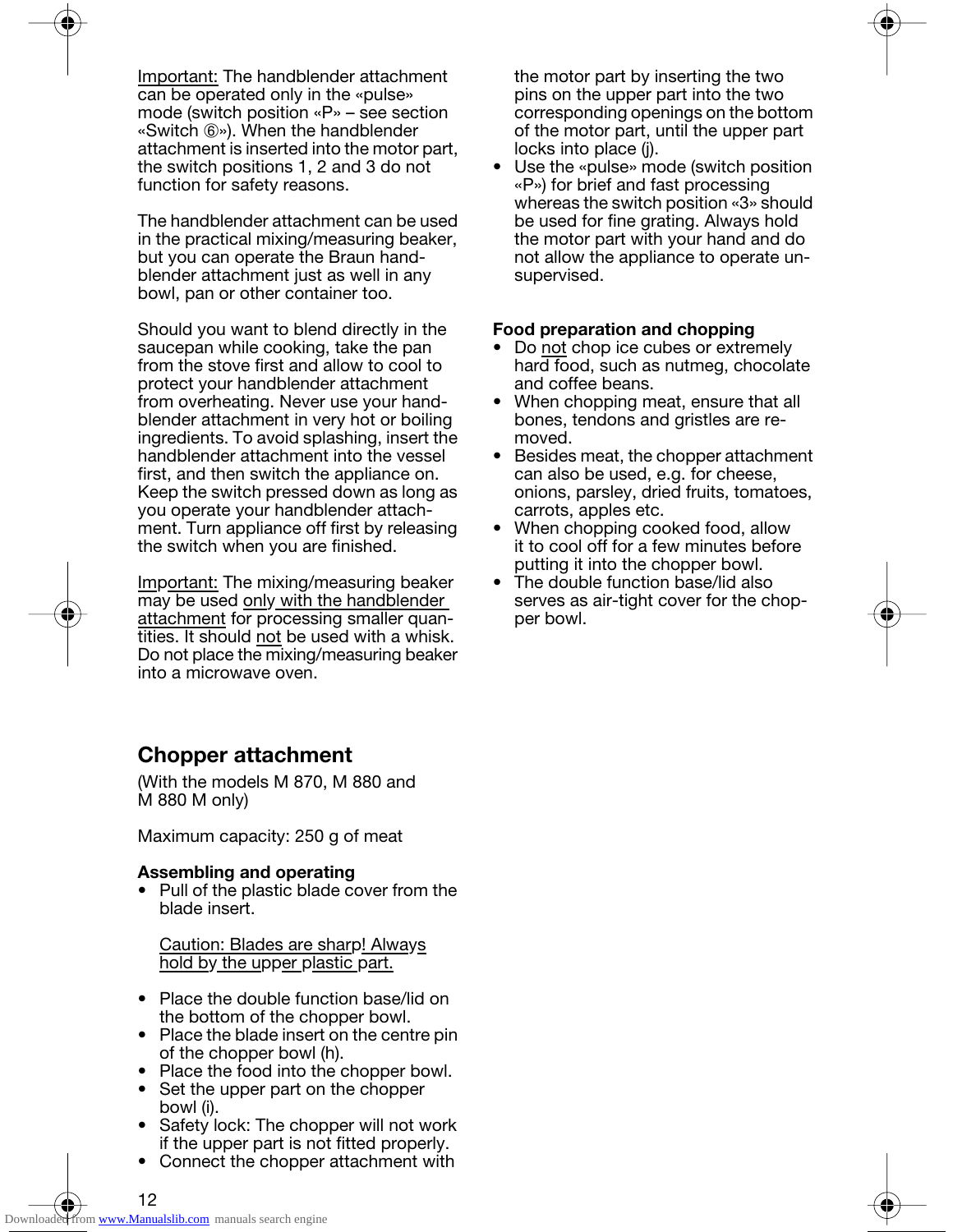#### **Processing guide for the chopper attachment CA-M**

| Food                            | Quantity         | Preparation        | Approx. time |
|---------------------------------|------------------|--------------------|--------------|
| Meat (lean)                     | 250 <sub>g</sub> | approx. 2 cm cubes | $15$ sec.    |
| Cheese                          | 100 <sub>g</sub> | approx. 2 cm cubes | 40-50 sec.   |
| <b>Almonds</b>                  | 200 <sub>g</sub> | whole              | 30-40 sec.   |
| Hard boiled eggs                | 2 eggs           | halved             | 3-5 pulses   |
| <b>Onions</b>                   | 100 <sub>g</sub> | quartered          | 5-10 sec.    |
| Parsley                         | handful          | stalks removed     | 15-20 sec.   |
| Carrots                         | 200 <sub>g</sub> | cut in pieces      | $15$ sec.    |
| Hard rolls<br>(for breadcrumbs) | $1$ roll         | cut in pieces      | 20-30 sec.   |

The processing times indicated are approximate; they also depend on the quality of the food to be processed and the degree of fineness you want.

#### **Disassembling**

• Switch the motor part off (switch position «0») before you start disassembling.

To remove the motor part from the upper part, keep the ejection key pressed, hold the upper part of the chopper attachmend with one hand and lift the motor part off (k).

• Before you remove the processed food from the chopper bowl, first remove the blade insert.

Caution! The blade  $\circledast$  is very sharp. Hold by the upper plastic part only. For safety reasons, the blade insert cannot be removed in every position. If necessary, turn the upper plastic part slightly to and fro until the blade insert can be removed.

#### **Cleaning**

Notice: When processing foods with colour (e.g. carrots), the plastic parts of the appliance can bevome discoloured. Wipe these parts with cooking oil, before cleaning them with detergents.

#### Handmixer

Always unplug the appliance before cleaning.

The dough hooks and the whisks can be cleaned in the dishwasher. The motor part should be cleaned with a damp cloth only. Do not immerse the motor part in water or hold it under running water.

#### Handblender attachment ®

Caution! The blade is very sharp. The handblender attachment can be cleaned by holding it under running water. It may be necessary to clean it with soap/mild detergents and water to remove residues from oily foods. Do not use any sharp or pointed objects to remove residues under the blade. The mixing/measuring beaker can be cleaned in the dishwasher.

#### Chopper attachment

Caution when handling the blade insert. Always hold it by the upper plastic part. The blade insert, the chopper bowl and the anti-skid double function base/lid may be cleaned in the dishwasher. Do not immerse the upper part in water! Rinse only the inside of the upper part under running water, but keep water from entering the outside of the upper part, where the motor part is to be attached.

Subject to change without notice.

This product conforms to the EMC-Directive 89/336/EEC and to the Low Voltage Regulation 73/23 EEC.